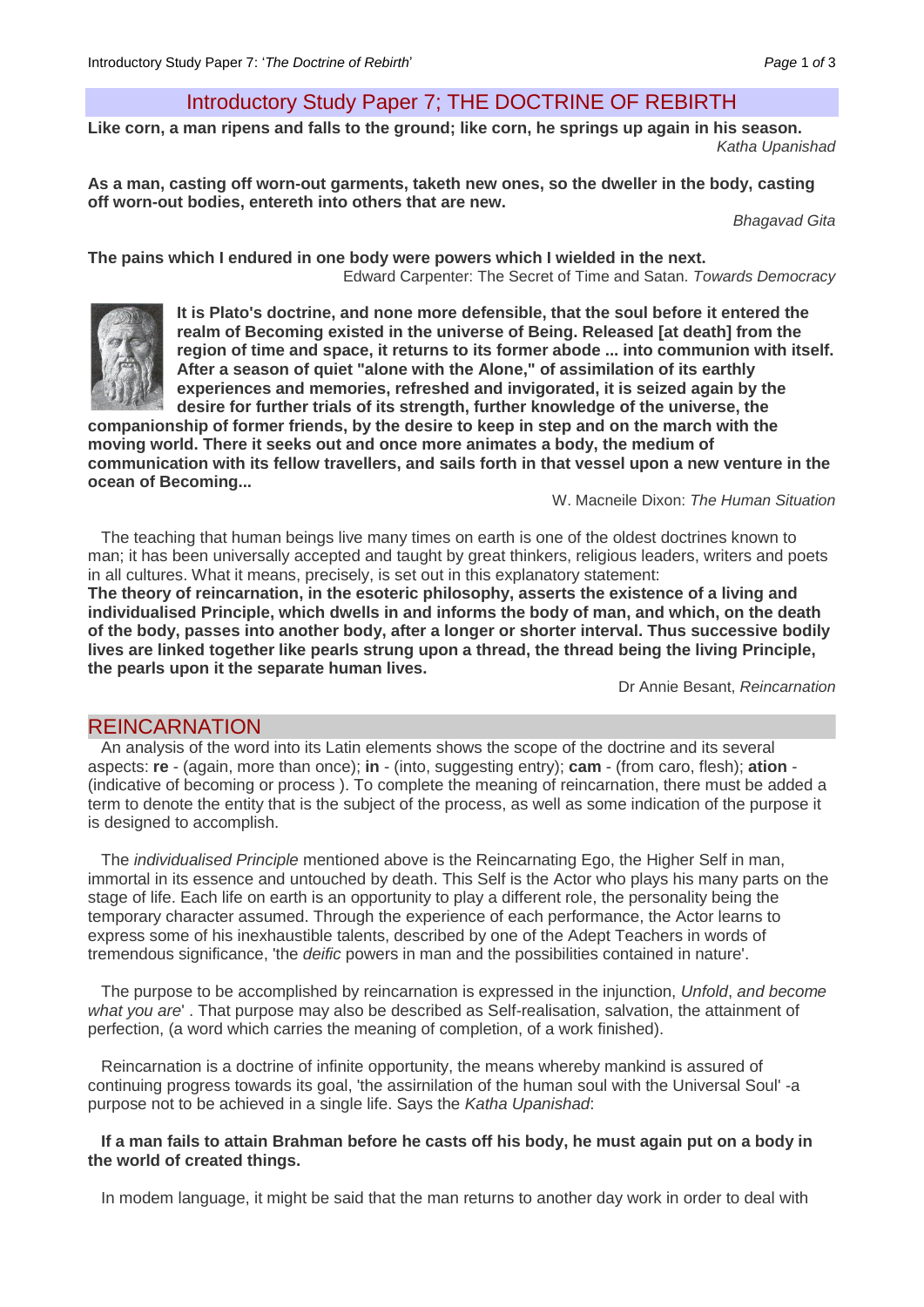unfinished business, an idea that brings out the intimate relationship between reincarnation and karma.

Another analogy is suggested by the educational system which offers a goal to be achieved over a period of time through a varied syllabus, with repeated opportunities for the development of the talents that lie hidden in the infant. Just as a day, or even a year, of schooling would be inadequate for this purpose, so a single life-time with its limited range of opportunities is inadequate to release the truly deific powers of the individual.

## INSEPERABLE DOCTRINES

As every act, thought and desire is the effect of an antecedent cause, so in its turn it becomes the cause of a subsequent effect: 'whatsoever a man soweth, that shall he also reap' (*Gal. vi 7*). These verses from *The Light of Asia* summarise the twin doctrines:

**The Books say well, my Brothers! each man's life**

 **The outcome of his former living is;**

**The bygone wrongs bring forth sorrows and woes,** 

 **The bygone right breeds bliss,** 

**That which ye sow ye reap. See yonder fields!**

 **The sesamum was sesamum, the corn** 

**Was corn. The Silence and the Darkness knew! So is a man's fate born.**

## EVIDENCE

A considerable body of evidence has been assembled "both in recent Anthologies and in the published accounts of scientific investigation. The Anthologies show the antiquity and the universality of the doctrine of the plurality of lives and the intellectual stature of its exponents. The accumulation of case studies in which reincarnation offers the best explanation, especially the researches of Ian Stevenson, although not constituting proof, lend substantial support to the ancient teaching.

According to the esoteric philosophy, the vehicles of consciousness are normally newly formed for the new incarnation. The absence of memory is explained thus:

**Since those principles which we call physical ... are disintegrated after death with their constituent elements,** *memory* **along with its brain, this vanished memory of a vanished personality can neither remember nor record anything in the subsequent reincarnation of the EGO. Reincarnation means that this Ego will be furnished with a** *new* **body, a** *new* **brain, and a new memory.** 

#### *The Key to Theosophy*

The Ego alone is permanent throughout the cycle of lives; it follows that knowledge of past incarnations is attainable by putting oneself en rapport with that Ego. So it is that, among the powers of the Self (the *siddhis*), whether developed naturally or by special discipline, is the ability to recall past lives. This is mentioned in the *Yoga Sutras* of Patanjali (Book III verse 18). Similarly in the story of the Buddha we are told how, as Enlightenment came to him, he saw 'the line of all his lives in all the worlds.' For the Adept, therefore, in whom this power is awakened, reincarnation is not a matter of belief but of knowledge.

If it is asked: can anyone follow in detail the chain of causation by which past, present and future lives are linked together? the answer is clearly: yes, **when the conditions are fulfilled**. Those who, after many incarnations dedicated to the practical pursuit of the higher knowledge, have developed the requisite faculties, have been able thereby to study directly "the mysteries of being, of life, death and rebirth, and all have taught in their turn some of the facts so learned."

#### ANALOGY

The sequence of births and deaths is frequently, and appropriately, compared with the succession of days of activity and nights of rest, as also with the recurring cycle of the seasons. Indeed, whatever support may be contributed by other kinds of evidence, the truth of reincarnation rests rather on its conformity to the law of analogy, 'the surest guide to the comprehension of the occult teaching'. All things, all beings, pass through the sequence of birth, growth, decay and death, then entering again on a new phase of the spiral pilgrimage.

**From Gods to men, from worlds to atoms, from a star to a rush-light ... the world of Form and**